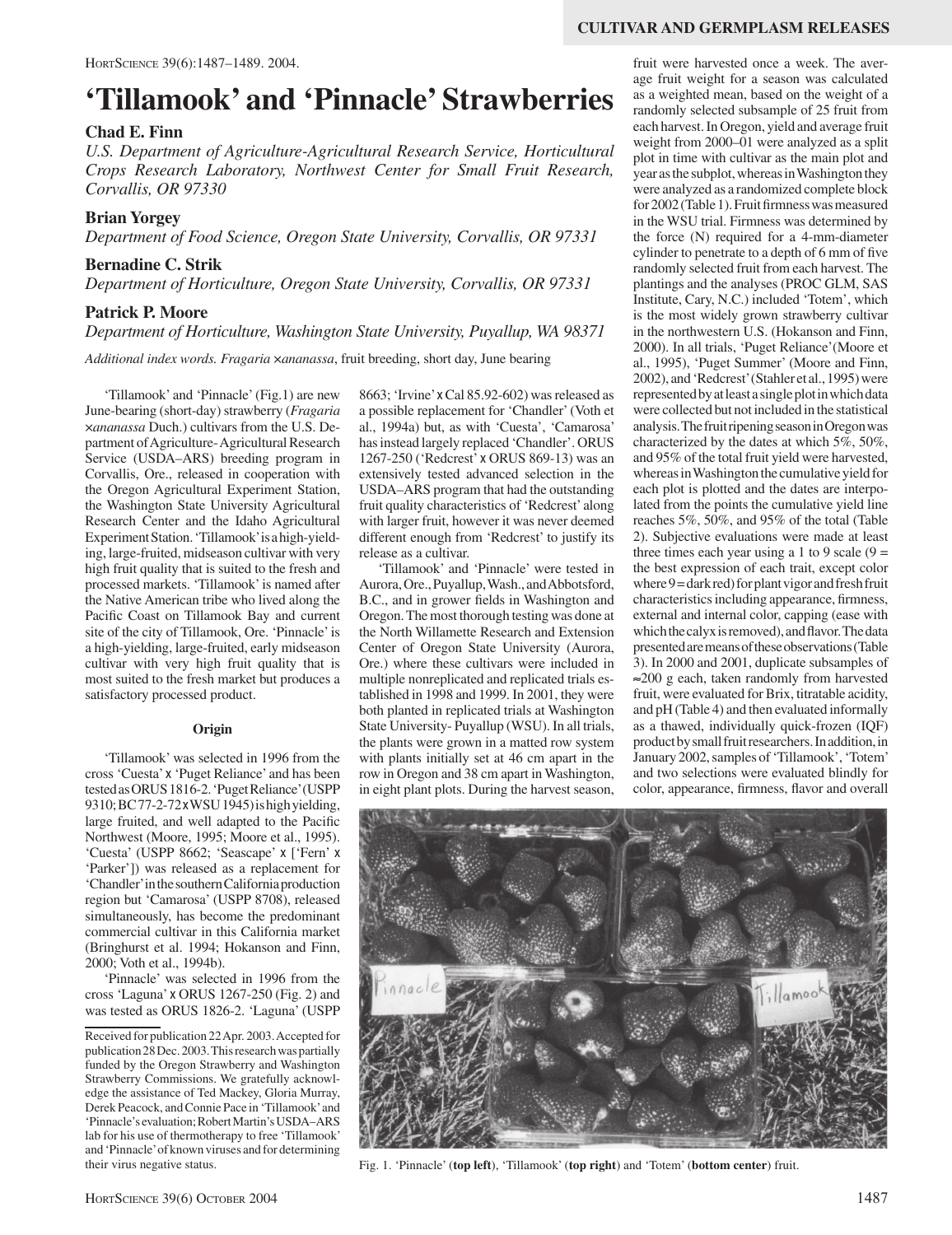

Fig. 2. Pedigree for 'Pinnacle'.

Laguna

quality as thawed  $4 + 1$  (4 parts fruit + 1 part sugar) sugar and sliced samples to 26 researchers and growers involved with the strawberry industry (data not shown).

#### **Description and Performance**

In Oregon, 'Tillamook' and 'Pinnacle' were higher yielding than 'Totem' in the first harvest season (1 year after planting) in the 1999-planted replicated trial but had similar yield in the second harvest season (Table 1). Over 2 years, yields of both cultivars were similar to 'Totem' (Table 1). In comparison with single observation plots, 'Tillamook' appeared to have first-year yields similar to 'Puget Summer' and 'Puget Reliance' and similar or larger second-year yields. While 'Pinnacle' behaved similarly to 'Tillamook' in the first year harvest, it had similar or smaller second-year yields. In Washington, 'Tillamook' and 'Pinnacle' have had similar first year yields similar to 'Hood', 'Puget Summer', and 'Puget Reliance' (Table 1).

'Tillamook' and 'Pinnacle' produce very large fruit in their first and second year. In the 1999 planting, while 'Tillamook's first year fruit weight was comparable to 'Totem' in Oregon, in the second year fruit weight was 76% greater and the mean fruit weight over 2 years was 46% greater than 'Totem' (Table 1). 'Tillamook' fruit were 56% heavier than 'Hood' in the first year at WSU. 'Tillamook' fruit weight was much larger than the cultivars in observation plots and while not always statistically different or possible to compare statistically, 'Pinnacle' fruit have been heavier than 'Totem', 'Puget Reliance', Puget Summer', 'Hood', and 'Redcrest' in every trial and every harvest year (Table1). 'Tillamook' maintained its larger fruit size over the season compared to the other genotypes evaluated (data not shown) and this was noted

#### Redgem

for its 'Cuesta' parent as well (Bringhurst et al., 1994). 'Pinnacle' fruit weight often decreases substantially from first to second harvest season but it is still larger than that of 'Totem'. Large fruit size, when combined with a comparable or higher yield and an open plant habit, make 'Tillamook' and 'Pinnacle' much more efficient to pick, thereby reducing the growers cost to harvest a similar yield.

Both cultivars have scored very well for fresh fruit traits in the field (Table 3). Fruit are attractive and symmetrical with outstanding firmness, very good capping and very good flavor. For fresh fruit firmness as measured by a penetrometer at WSU, 'Pinnacle' (2.66 N) was significantly firmer than 'Hood' (1.87 N) and 'Puget Reliance' (1.84 N), and 'Tillamook' (2.15 N) was significantly firmer than 'Hood'. While

Table 1. Fruit weight and yield in the first and second harvest year, and mean of both years for strawberry cultivars planted in 1998 and 1999 in a replicated (three replications) or nonreplicated (single plots interspersed with replicated plots) planting at the Oregon State University–North Willamette Research and Extension Center (Aurora, Ore.) and in a 2001-planted replicated trial at WSU–Puyallup, Wash.

|                                                 | Fruit wt $(g)^z$                    |                   |                   | Yield $(kg \cdot ha^{-1})$          |         |         |
|-------------------------------------------------|-------------------------------------|-------------------|-------------------|-------------------------------------|---------|---------|
|                                                 |                                     |                   | 2-Year            |                                     |         | 2-Year  |
| Cultivar                                        | First-year <sup>y</sup> Second-year |                   | mean              | First-year <sup>y</sup> Second-year |         | mean    |
| 1998-Planted trial (Aurora, Ore.) <sup>y</sup>  |                                     |                   |                   |                                     |         |         |
| Pinnacle                                        | 18.7                                | 14.6              | 16.7              | 42870                               | 20217   | 31544   |
| <b>Puget Summer</b>                             | 11.5 <sub>b</sub>                   | 7.6               | 10.5              | 32665 a                             | 4906    | 18786   |
| <b>Puget Reliance</b>                           | 14.2 a                              | 11.3              | 13.5              | 36100 a                             | 18639   | 27370   |
| Redcrest                                        | 13.8 a                              | 9.4               | 12.7              | 34710 a                             | 16681   | 25696   |
| Totem                                           | $13.0$ ab                           | 8.5               | 10.8              | 20678 b                             | 11574   | 16126   |
| 1999-Planted trial (Aurora, Ore.)               |                                     |                   |                   |                                     |         |         |
| Replicated trial                                |                                     |                   |                   |                                     |         |         |
| Tillamook                                       | 19.0a                               | 17.9 a            | 18.4 a            | 26042 a                             | 19628 a | 22835 a |
| Pinnacle                                        | 19.4a                               | 13.2 <sub>b</sub> | $16.3$ ab         | 23685 a                             | 12972 a | 18329 a |
| Totem                                           | 14.9 a                              | 10.3 <sub>b</sub> | 12.6 <sub>b</sub> | 17857 b                             | 18356 a | 18107 a |
| Observation plots                               |                                     |                   |                   |                                     |         |         |
| <b>Puget Summer</b>                             | 13.6                                | 10.1              | 11.8              | 26536                               | 14205   | 20370   |
| <b>Puget Reliance</b>                           | 14.8                                | 8.6               | 11.7              | 22080                               | 10810   | 16445   |
| Redcrest                                        |                                     | 9.3               |                   |                                     | 22221   |         |
| 2001-Planted replicated trial (Puyallup, Wash.) |                                     |                   |                   |                                     |         |         |
| Pinnacle                                        | 18.9 ab                             | ---               |                   | 33695 a                             |         |         |
| Hood                                            | 13.6c                               | ---               | ---               | 27630 a                             |         |         |
| Tillamook                                       | 21.2a                               | ---               | ---               | 26507 a                             | ---     |         |
| <b>Puget Summer</b>                             | 14.5 c                              |                   |                   | 23491 a                             |         |         |
| <b>Puget Reliance</b>                           | $17.1$ abc                          | ---               | ---               | 23811 a                             | ---     |         |

z Means within a column, within the same planting, followed by the same letter are not significantly different,  $P > 0.05$ , by Duncan's multiple range test.

y All three replications were harvested in the first harvest year, but 'Pinnacle' was only planted in a single observation plot. In the second harvest season, only 'Totem' was harvested in all replications due to fiscal restraints, so the data for 2000 represents a single plot and the combined data represents the average over years of a single plot.